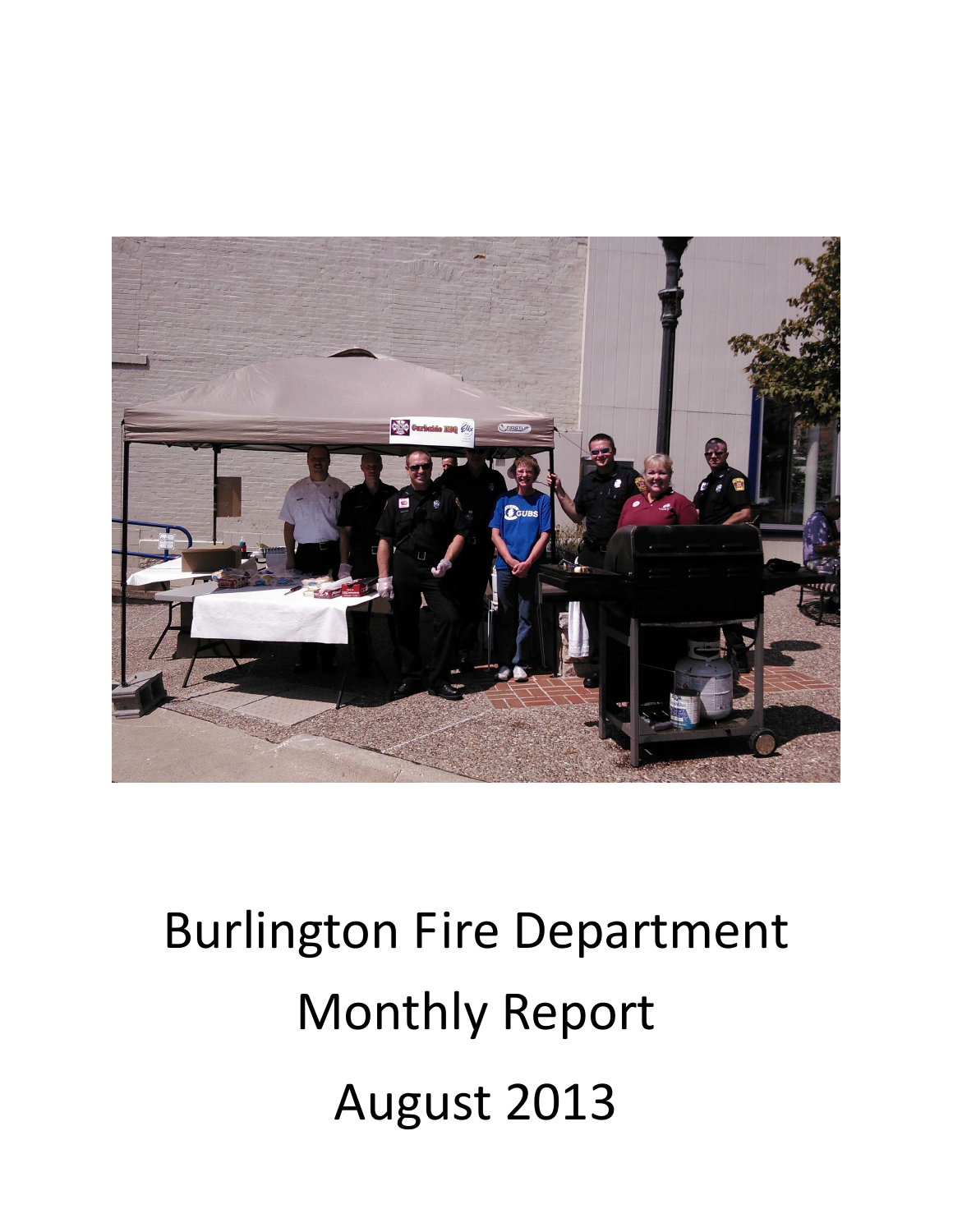### **Fire Prevention**

Fire Marshal Crooks completed 33 inspections and re-inspections in August. The Fire Prevention Fee Schedule was passed by the city council after a considerable amount of time and research on the part of the Fire Marshal. Reinspection fees were included in this update for any re-inspections needed after the first one. We are hopeful this will reduce the number of re-inspections.

As part of the recently adopted Fire Code, we are going to start inspecting all hotels and motels. Hotels and motels will be inspected once every 2 years unless they request inspections more frequently or they hold a liquor license. Letters were sent out explaining the process and associated fee to all hotel and motel owners.

On Aug. 22 and 23, during the Preserve Iowa Summit, we partnered with the Elk's Club to raise money for smoke and carbon monoxide detectors. We sold grilled food on the corner of  $5<sup>th</sup>$  and Jefferson. We were able to raise over \$700 which will be added to a grant received by the Elk's Club to purchase detectors.

#### **Training**

 In August we had 61 hours of training. Much of the training was geared toward the Airport Mass Casualty Drill planned for Sept. 7. Crews reviewed how to set up the treatment areas and how to triage and transport large groups of patients. We also held the tabletop exercise for the drill at Central Station. We had representatives from EMS, Fire, Law Enforcement, and Emergency Management attend and provide input.

#### **Operations**

Total call volume was down slightly in August, but for the year we are trending higher than a year ago. On Aug.  $5<sup>th</sup>$  we had a fire at the Case New Holland plant that, while small in nature, proved difficult to extinguish due to heat and accessibility problems. We utilized all on-duty personnel, West Burlington Fire Department, and 6 off-duty firefighters. We also used Superior Ambulance to provide firefighter rehab. Two firefighters were taken to GRMC with heat-related injuries with one being treated and released, and one spending the night before being released.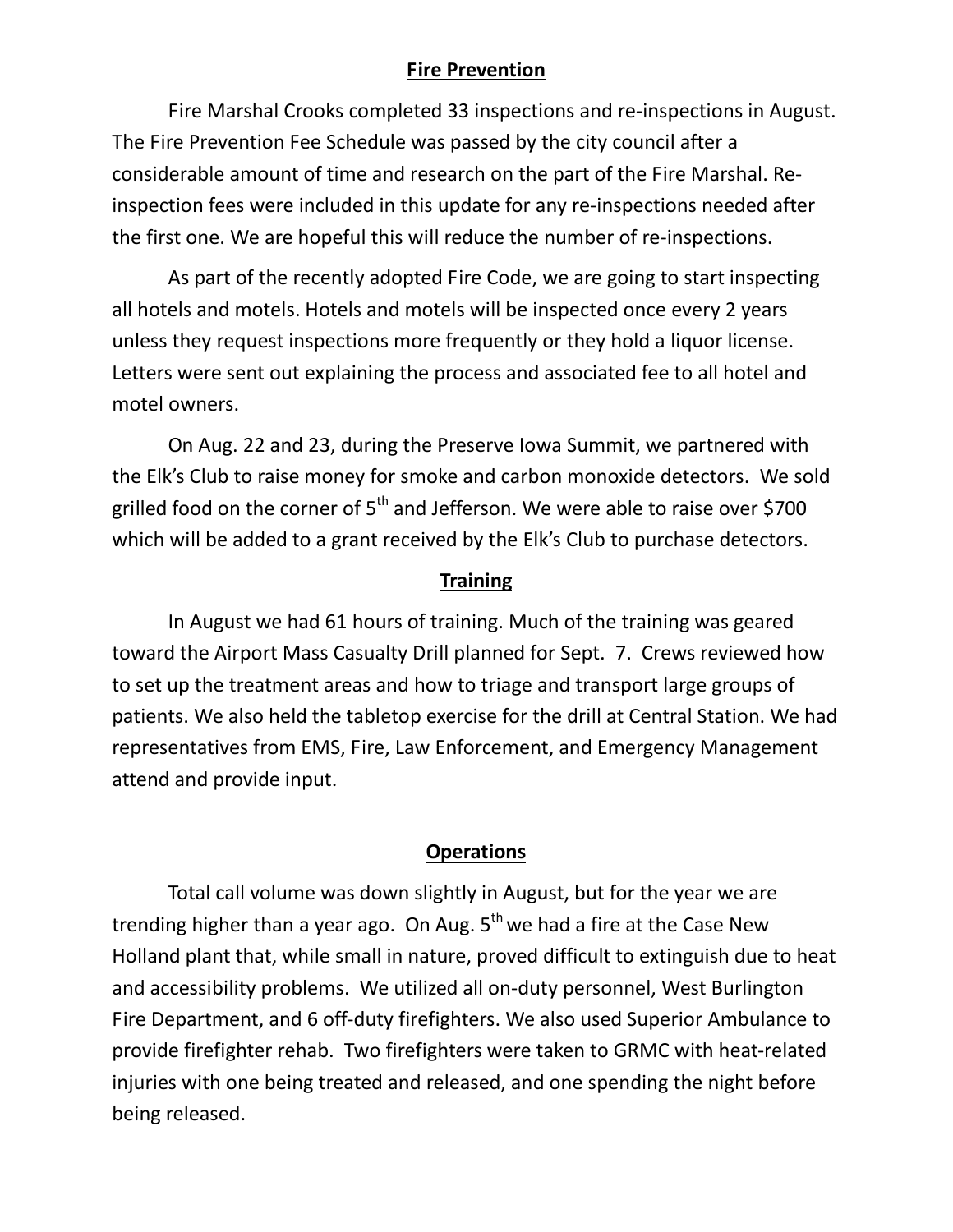Central Station was spruced up with some painting and general cleaning in preparation for the Preserve Iowa Summit. The crews also performed some maintenance and repairs to the Summer St. Fire Station including repair of deteriorated caulk joints between concrete slabs and removal of awnings that have unresolvable mold issues.

|                        | August | Year to |
|------------------------|--------|---------|
|                        | 2013   | date    |
| Incident Type          |        |         |
| <b>Building Fire</b>   | 1      | 31      |
| <b>Vehicle Fire</b>    | 3      | 13      |
| <b>Brush Fire</b>      | 4      | 16      |
| <b>EMS</b>             | 42     | 486     |
| <b>Illegal Burning</b> | 8      | 48      |
| Other                  | 50     | 336     |
| Ambulance              | 262    | 2300    |